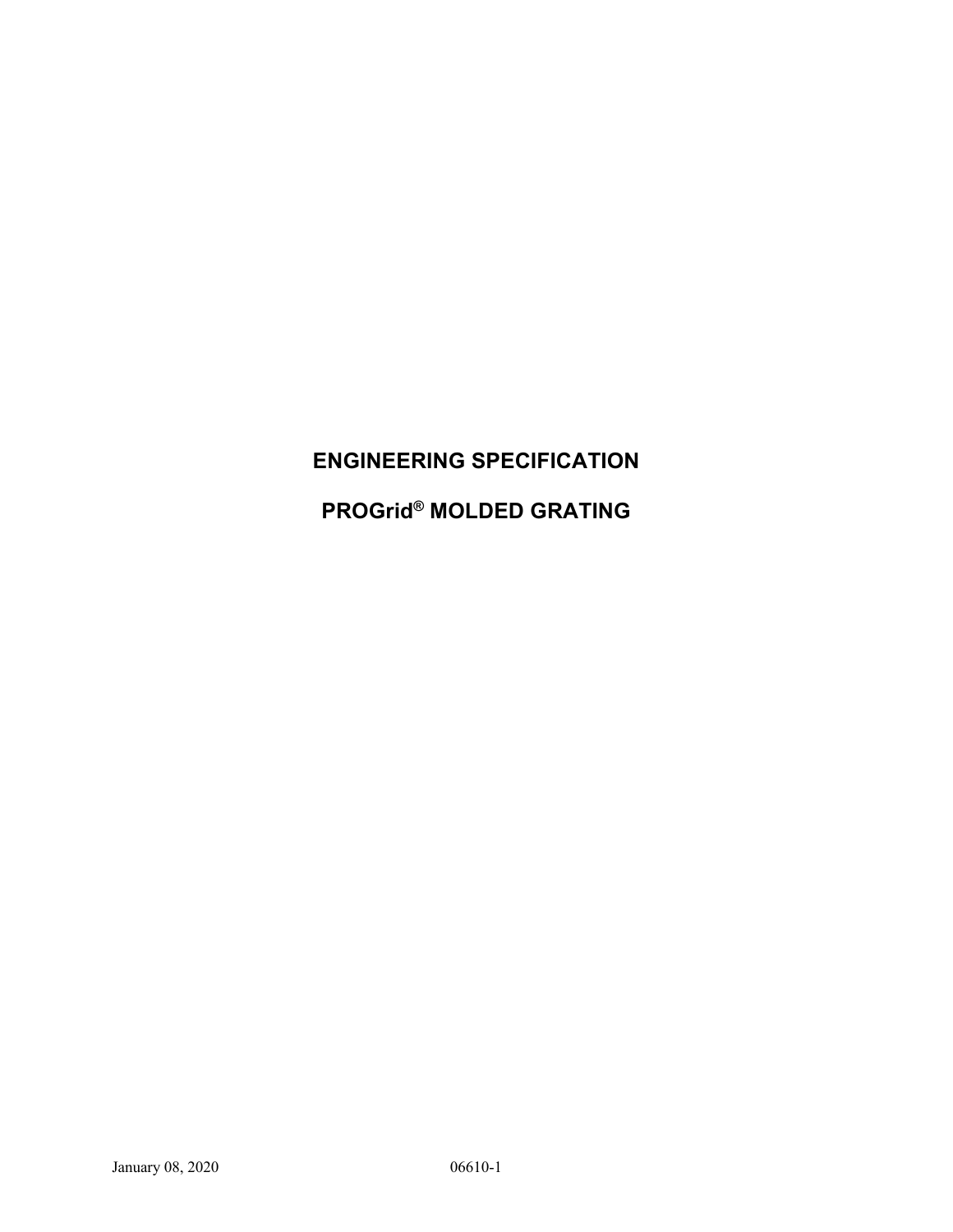#### SECTION 06610

#### FIBERGLASS REINFORCED PLASTICS (FRP) FABRICATIONS

# MOLDED GRATING

#### PART 1 - GENERAL

#### 1.1 SCOPE OF WORK

A. The CONTRACTOR shall furnish, fabricate (where necessary), and install all fiberglass reinforced plastic (FRP) items, with all appurtenances, accessories and incidentals necessary to produce a complete, operable and serviceable installation as shown on the Contract Drawings and as specified herein, and in accordance with the requirements of the Contract Documents.

#### 1.2 REFERENCES

A. The publications listed below (latest revision applicable) form a part of this specification to the extent referenced herein. The publications are referred to within the text by the designation only.

AMERICAN SOCIETY FOR TESTING AND MATERIALS (ASTM) Test Methods:

ASTM D 635 Rate of Burning and/or Extent and Time of Burning of Self-Supporting Plastics in a Horizontal Position

ASTM E 84 Surface Burning Characteristics of Building Materials

NSF/ANSI STANDARD 61

#### 1.3 CONTRACTOR SUBMITTALS

- A. The CONTRACTOR shall furnish shop drawings of all fabricated gratings and accessories in accordance with the provisions of this Section.
- B. The CONTRACTOR shall furnish manufacturer's shop drawings clearly showing material sizes, types, styles, part or catalog numbers, complete details for the fabrication and erection of components including, but not limited to, location, lengths, type and sizes of fasteners, clip angles, member sizes, and connection details.
- C. The CONTRACTOR shall submit the manufacturer's published literature including structural design data, structural properties data, grating load/deflection tables, corrosion resistance tables, certificates of compliance, test reports as applicable, and design calculations for systems not sized or designed in the contract documents, sealed by a Professional Engineer.
- D. The CONTRACTOR may be requested to submit sample pieces of each item specified herein for acceptance by the ENGINEER as to quality and color. Sample pieces shall be manufactured by the method to be used in the WORK.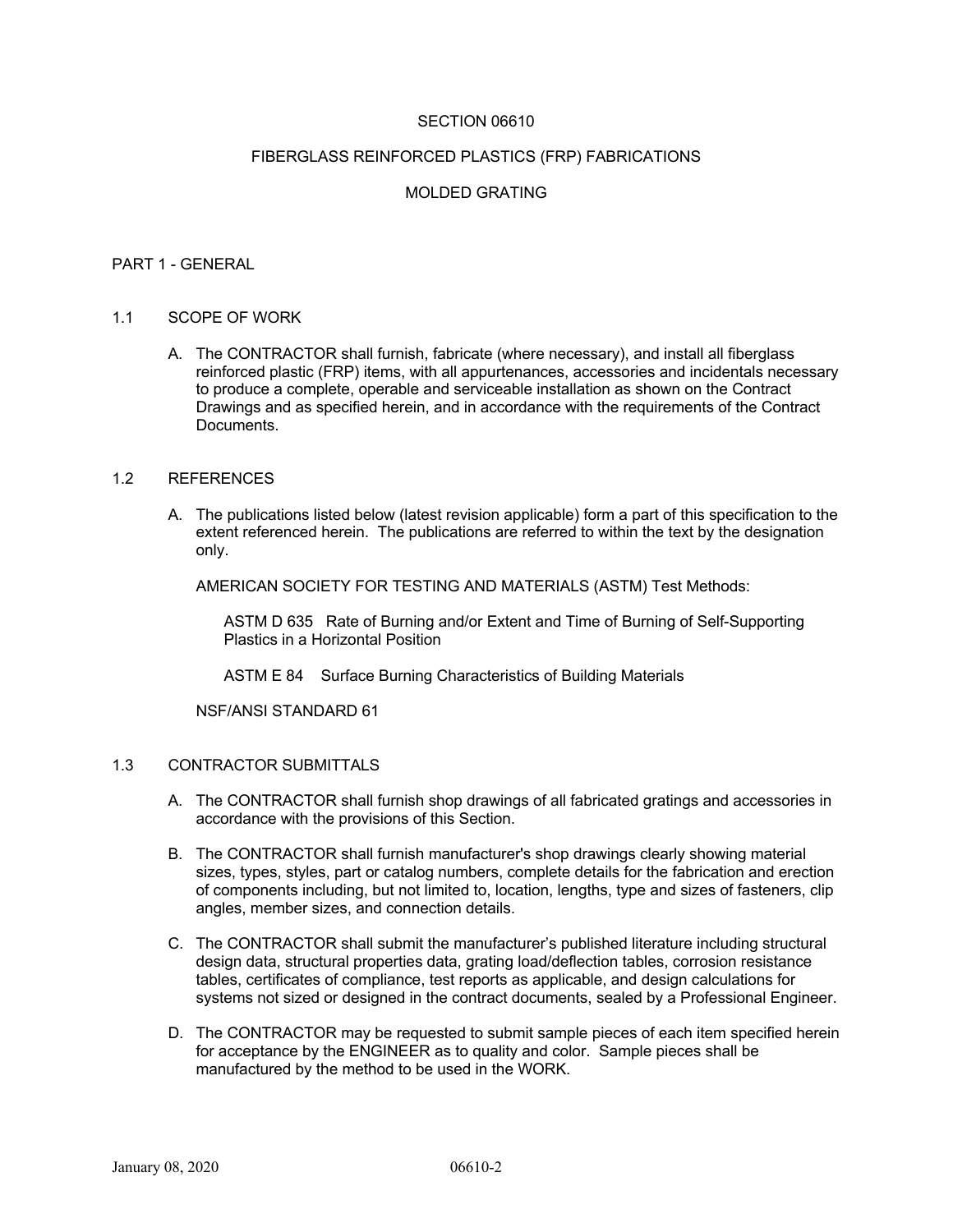#### 1.4 **QUALITY ASSURANCE**

- A. All items to be provided under this Section shall be furnished only by manufacturers having a minimum of ten (10) years of experience in the design and manufacture of similar products and systems. Additionally, if requested, a record of at least five (5) previous, separate, similar successful installations in the last five (5) years shall be provided.
- B. Manufacturer shall offer a 3 year limited warranty on all FRP products against defects in materials and workmanship.

#### 1.5 PRODUCT DELIVERY AND STORAGE

- A. Delivery of Materials: Manufactured materials shall be delivered in original, unbroken pallets, packages, containers, or bundles bearing the label of the manufacturer. Adhesives, resins and their catalysts and hardeners shall be crated or boxed separately and noted as such to facilitate their movement to a dry indoor storage facility.
- B. Storage of Products: All materials shall be carefully handled to prevent them from abrasion, cracking, chipping, twisting, other deformations, and other types of damage. Adhesives, resins and their catalysts are to be stored in dry indoor storage facilities between 70 and 85 degrees Fahrenheit (21 to 29 degrees Celsius) until they are required.

# PART 2 - PRODUCTS

#### 2.1 MANUFACTURER

A. Molded gratings shall be PROGrid**®** as manufactured by

**Bedford Reinforced Plastics, Inc.** One Corporate Drive, Suite 106 Bedford, PA 15522. USA (814) 623-8125 Phone (814) 623-6032 Fax Website: https://bedfordreinforced.com

#### 2.2 GENERAL

- A. All FRP items furnished under this Section shall be composed of fiberglass reinforcement and resin in qualities, quantities, properties, arrangements and dimensions as necessary to meet the design requirements and dimensions as specified in the Contract Documents.
- B. Fiberglass reinforcement shall be continuous roving in sufficient quantities as needed by the application and/or physical properties required.
- C. Resin shall be {*GP, General-Purpose Orthophthalic Polyester; IFR, Premium-Grade Isophthalic Polyester; or VFR, Vinyl Ester* - *choose one}*, with chemical formulations as necessary to provide the corrosion resistance, strength and other physical properties as required.
- D. All finished surfaces of FRP items and fabrications shall be smooth, resin-rich, free of voids and without dry spots, cracks, crazes or unreinforced areas. All glass fibers shall be well covered with resin to protect against their exposure due to wear or weathering.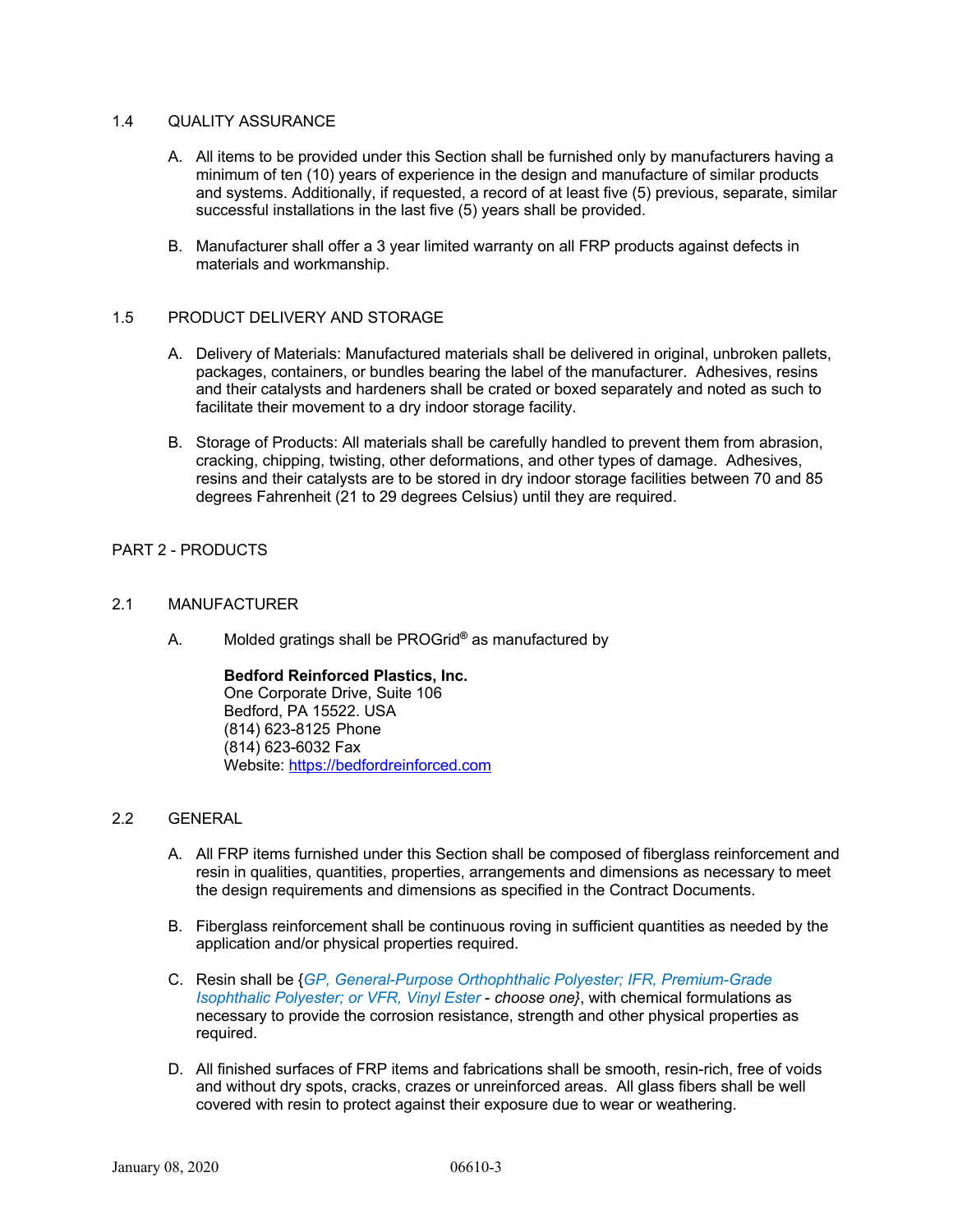- E. All fire-retardant molded grating products shall have a tested flame spread rating of 25 or less per ASTM E-84 Tunnel Test. Gratings shall not burn past the 25 mm reference mark and will be classified HB per ASTM D635.
- F. All mechanical grating clips shall be manufactured of Type 316SS (stainless steel).

#### 2.3 MOLDED FRP GRATING

A. Manufacture: Grating shall be of a one piece molded construction with tops and bottoms of bearing bars and cross bars in the same plane. Grating shall have *(a square mesh pattern providing bidirectional strength or a rectangular mesh pattern providing unidirectional strength - choose one)*. Grating shall be reinforced with continuous rovings of equal number of layers in each direction. The top layer of reinforcement shall be no more than 1/8" below the top surface of the grating so as to provide maximum stiffness and prevent resin chipping of unreinforced surfaces. Percentage of glass (by weight) shall not exceed 35% so as to achieve maximum corrosion resistance, and as required to maintain the structural requirements of the CONTRACT.

After molding, no dry glass fibers shall be visible on any surface of bearing bars or cross bars. All bars shall be smooth and uniform with no evidence of fiber orientation irregularities, interlaminar voids, porosity, resin rich or resin starved areas.

B. Non–slip surface (select one): *Grating shall be manufactured with a concave, meniscus profile on the top of each bar providing maximum slip resistance.* **OR**

*Grating shall be manufactured with an integrally applied grit to the top surface of each bar providing maximum slip resistance.* 

- C. Grating bar intersections are to be filleted to a minimum radius of 1/16" to eliminate local stress concentrations and the possibility of resin cracking at these locations.
- D. Fire rating: Grating shall be fire retardant with a tested flame spread rating of 25 or less when tested in accordance with ASTM E 84. Data performed only on the resin shall not be acceptable.
- E. Manufacturer may be required to submit corrosion data from tests performed on actual grating products in standard chemical environments. Corrosion resistance data of the base resin from the manufacturer is not a true indicator of grating product corrosion resistance and shall not be accepted.
- F. Color: {*varies by resin consult your catalog*}.
- G. G. Depth: \_\_\_\_\_\_" with a tolerance of plus or minus 1/16".
- H. H. Mesh Configuration:  $\frac{\ }{\ }$  x  $\frac{\ }{\ }$  with a tolerance of plus or minus 1/16" mesh centerline to centerline.
- I. Load/Deflection: Grating design loads shall be less than manufacturer's published maximum recommended loads. A 60 psf live load is recommended for walkways per ASCE 7. Deflection is typically limited to a 1/4" under full live load.
- J. Substitutions: Other products of equal strength, stiffness, corrosion resistance and overall quality may be submitted with the proper supporting data to the engineer for approval.